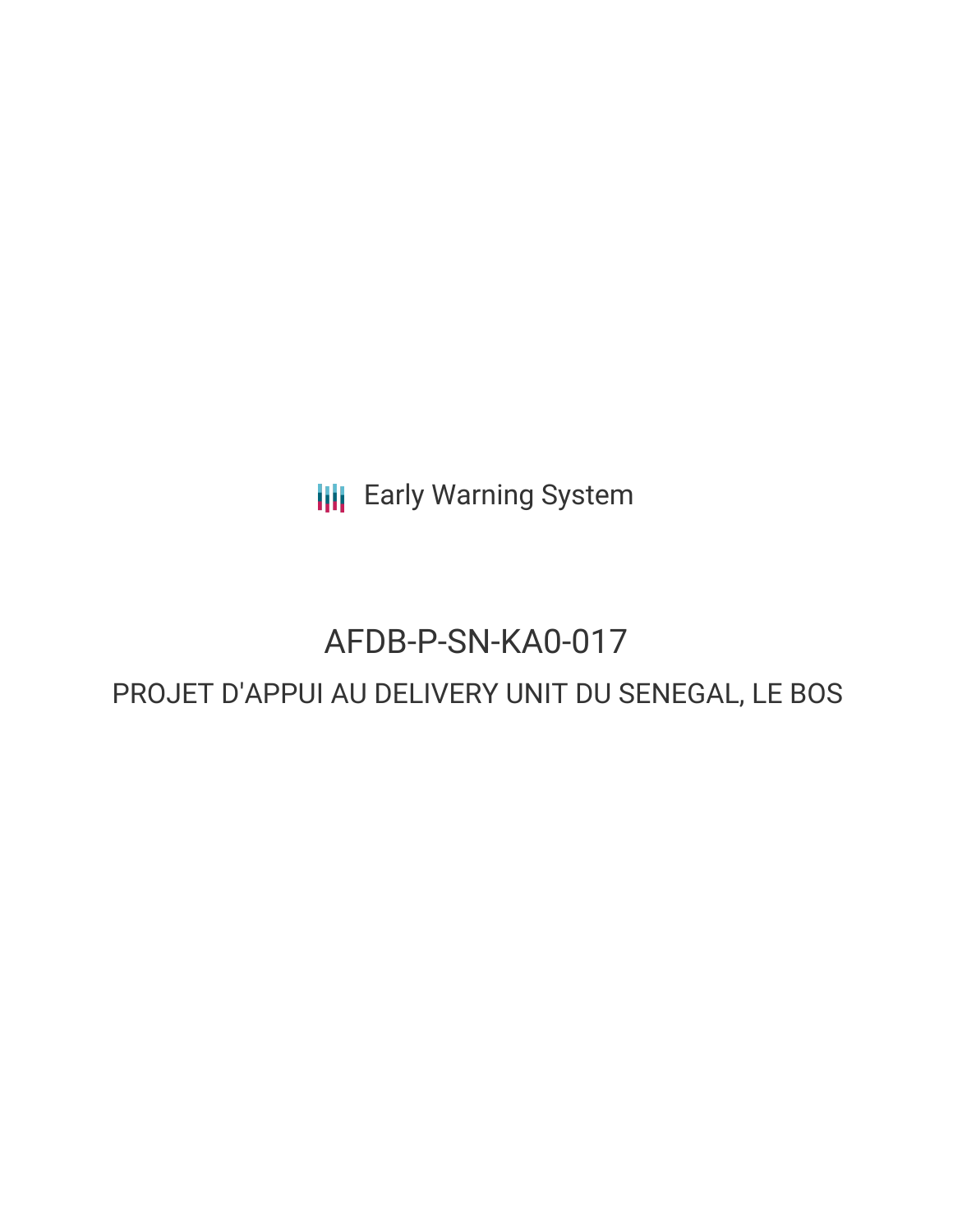

## **Quick Facts**

| <b>Countries</b>               | Senegal                         |
|--------------------------------|---------------------------------|
| <b>Financial Institutions</b>  | African Development Bank (AFDB) |
| <b>Status</b>                  | Approved                        |
| <b>Bank Risk Rating</b>        | U                               |
| <b>Voting Date</b>             | 2020-11-25                      |
| <b>Borrower</b>                | Government of Senegal           |
| <b>Sectors</b>                 | <b>Technical Cooperation</b>    |
| <b>Investment Type(s)</b>      | <b>Advisory Services</b>        |
| <b>Investment Amount (USD)</b> | $$0.60$ million                 |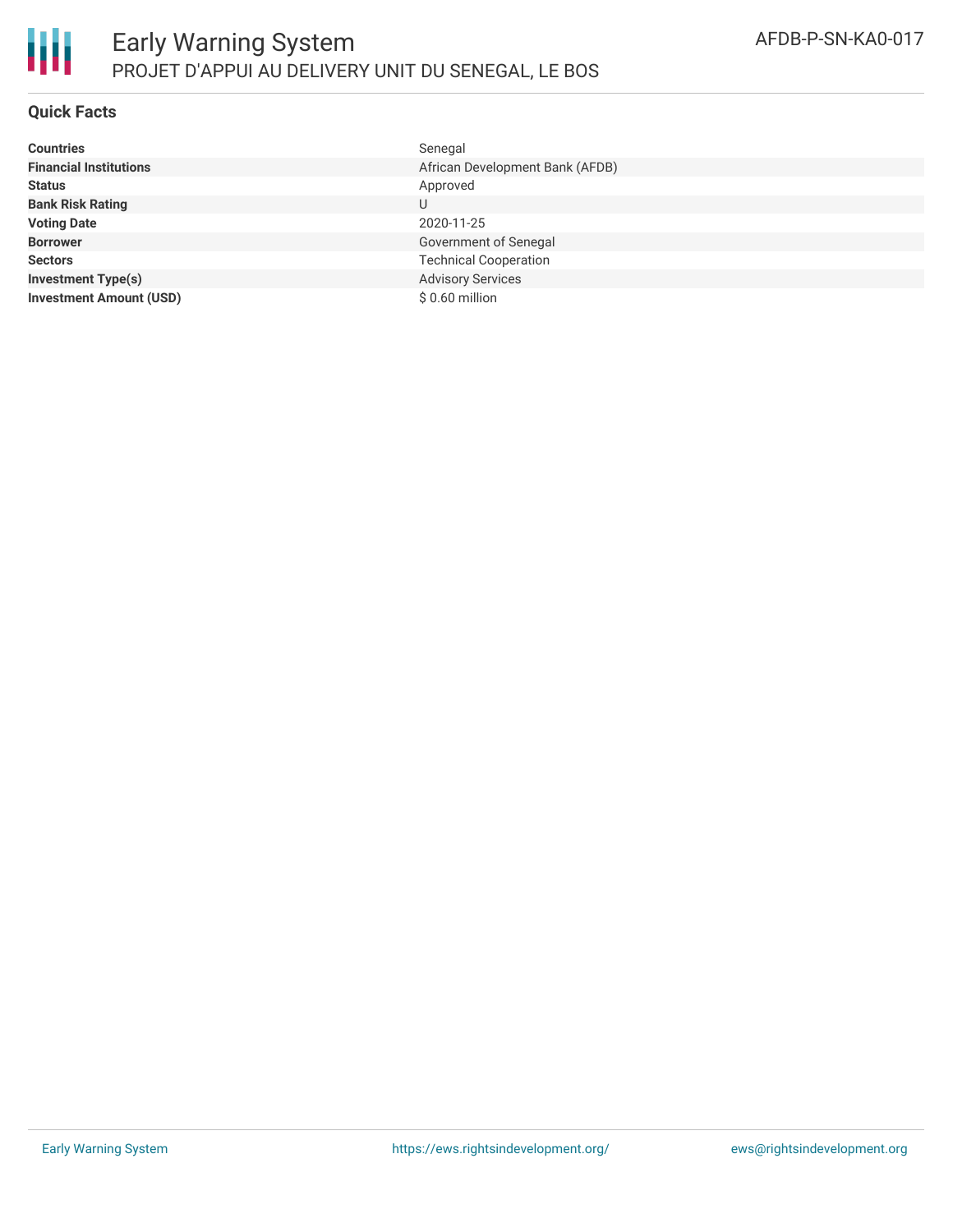

## **Project Description**

This technical assistant project aims to strengthen the capacities and share experiences of supporting` the Senegalese Operational Monitoring Office (BOS) by enabling it to strengthen its capacities and to set up a pilot Centre of Excellence on Delivery Units. The specific objectives are as follows: (i) To strengthen the capacities of the BOS in order to enable it to play its role as a model for Delivery Units at continental level; (ii) To set up a pilot Centre of Excellence intended to support countries wishing to develop a Delivery Unit but also to facilitate exchanges between these countries on the subject of performance. The Centre of Excellence will be used to popularise and strengthen the Delivery Unit model by developing an approach adapted to the African context; (iii) Strengthen the role of Delivery Units in the context of the COVID19 health crisis. This project will strengthen the dialogue between the DUs in this area (exchange of good practices). The project will also support the BOS in the post-Covid phase through the structuring of an ambitious project to revive the pharmaceutical sector in Senegal.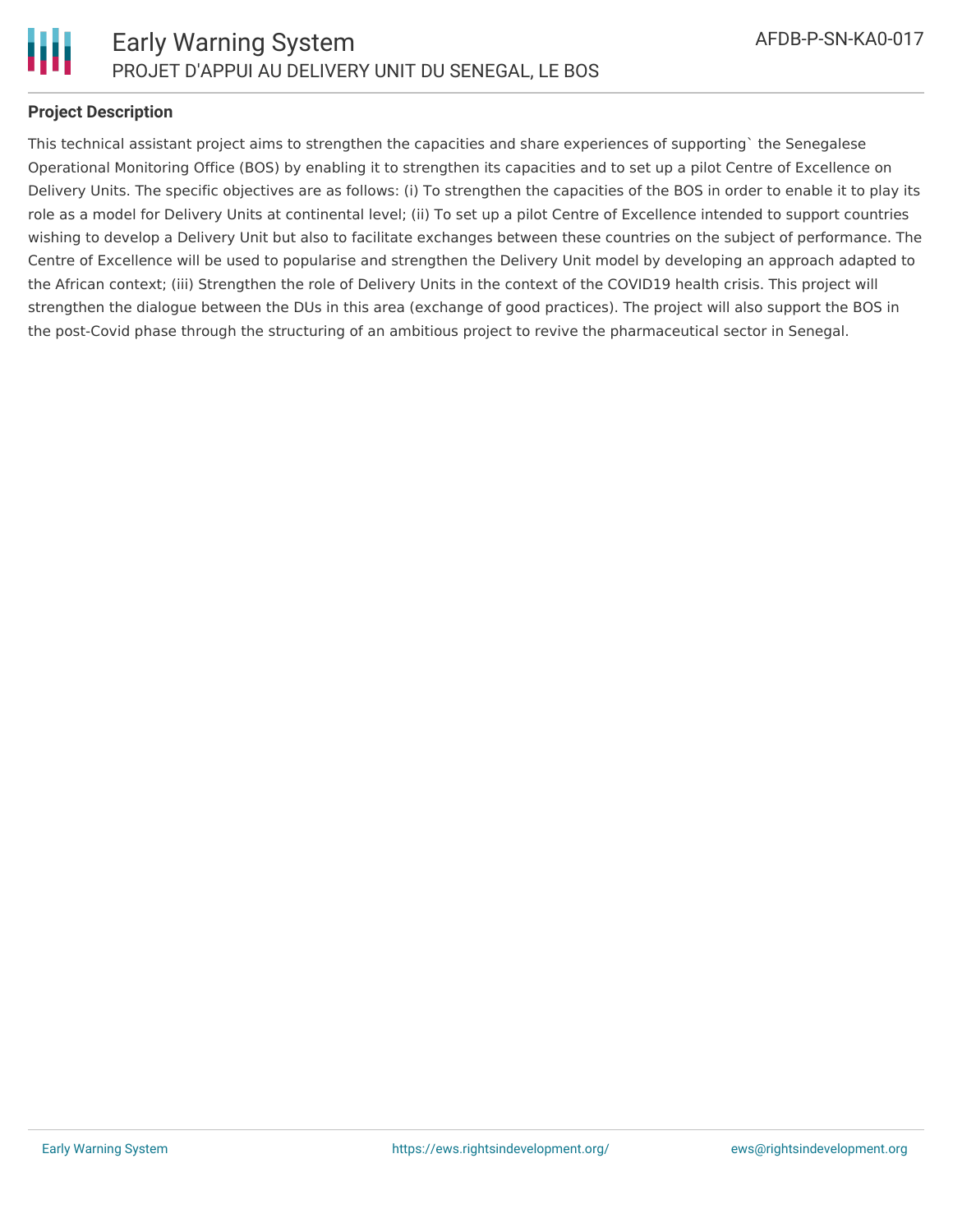

# **Investment Description**

African Development Bank (AFDB)